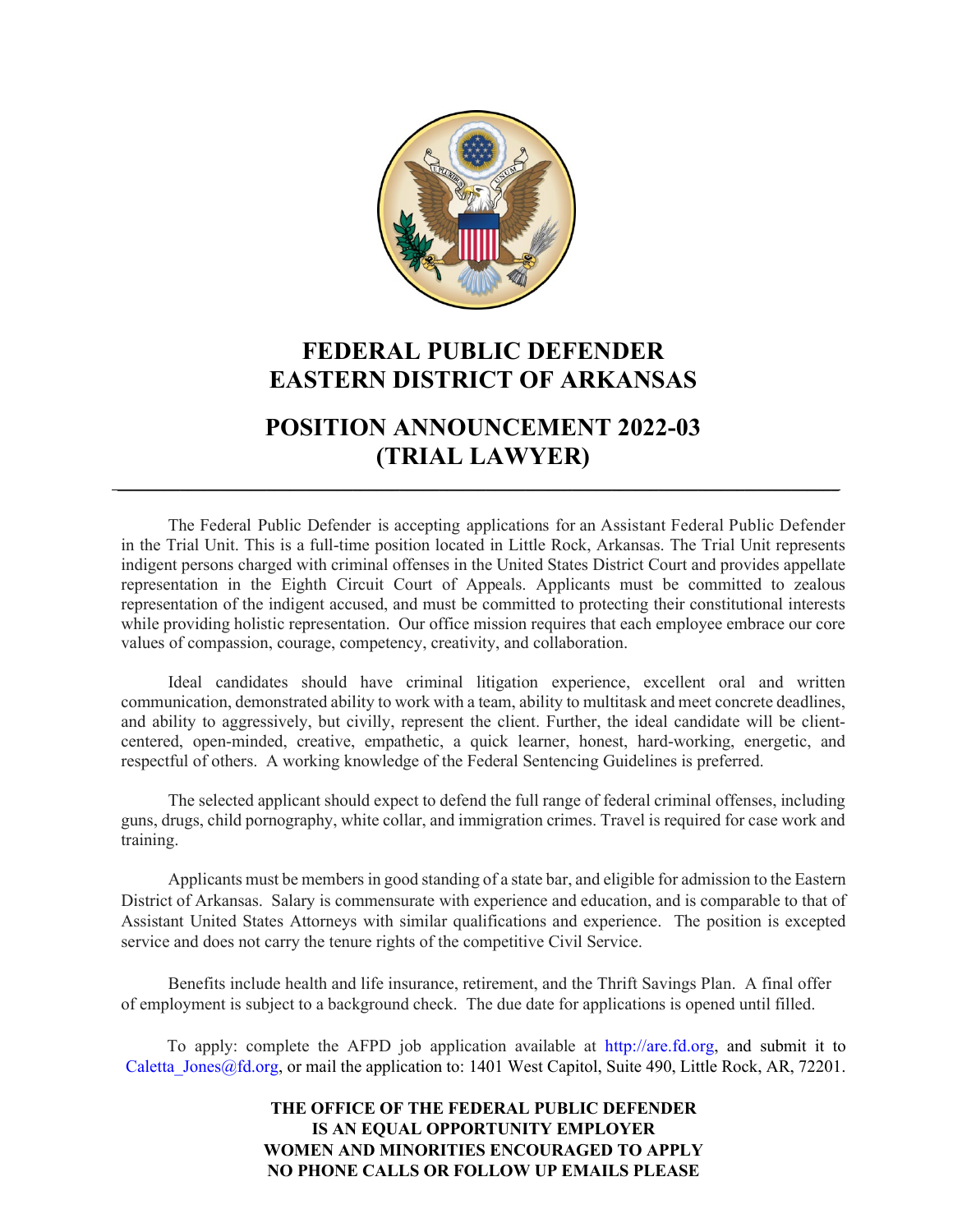

### APPLICATION ASSISTANT FEDERAL PUBLIC DEFENDER EASTERN DISTRICT OF ARKANSAS LITTLE ROCK OFFICE

Please complete and submit this application to: Caletta Jones@fd.org, or mail the requisite materials to:1401 W. Capitol Ave., Suite 490, Little Rock, AR 72201. Use additional sheets if needed, and please print or type.

| ,我们也不会有什么。""我们的人,我们也不会有什么?""我们的人,我们也不会有什么?""我们的人,我们也不会有什么?""我们的人,我们也不会有什么?""我们的人<br><b>一个人的人,我们也不能在这个人的人,我们也不能在这个人的人,我们也不能在这个人的人,我们也不能在这个人的人,我们也不能在这个人的人,我们</b> 也不能在这个人的人,我们 |
|------------------------------------------------------------------------------------------------------------------------------------------------------------------------------|
| 4. E-mail address:                                                                                                                                                           |
|                                                                                                                                                                              |
| 6. Are you lawfully employable in the United States either by virtue of citizenship or by                                                                                    |
| having federal authorization from the INS and the Labor Department?                                                                                                          |
| 7. State your law school G.P.A.                                                                                                                                              |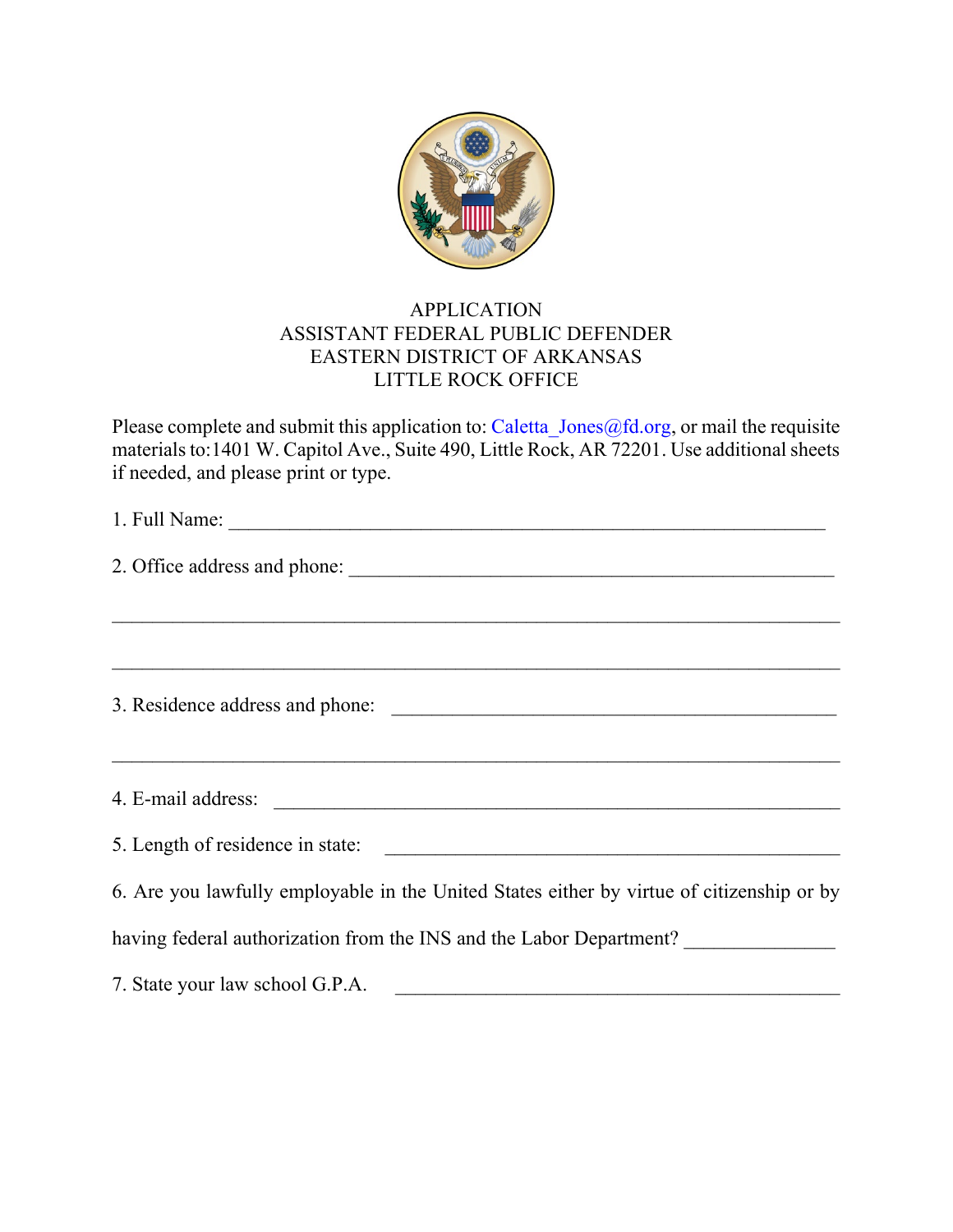8. List the colleges, universities, and law schools attended, including dates, degrees earned, and major courses of study.

9. List any law-related honors, scholarships, prizes, or awards you have received: \_\_\_\_

10. List all courts and administrative bodies in which you are presently admitted to practice.

COURT/ADMINISTRATIVE BODY

DATE OF ADMISSION

 $\overline{\phantom{a}}$ 

 $\overline{\phantom{0}}$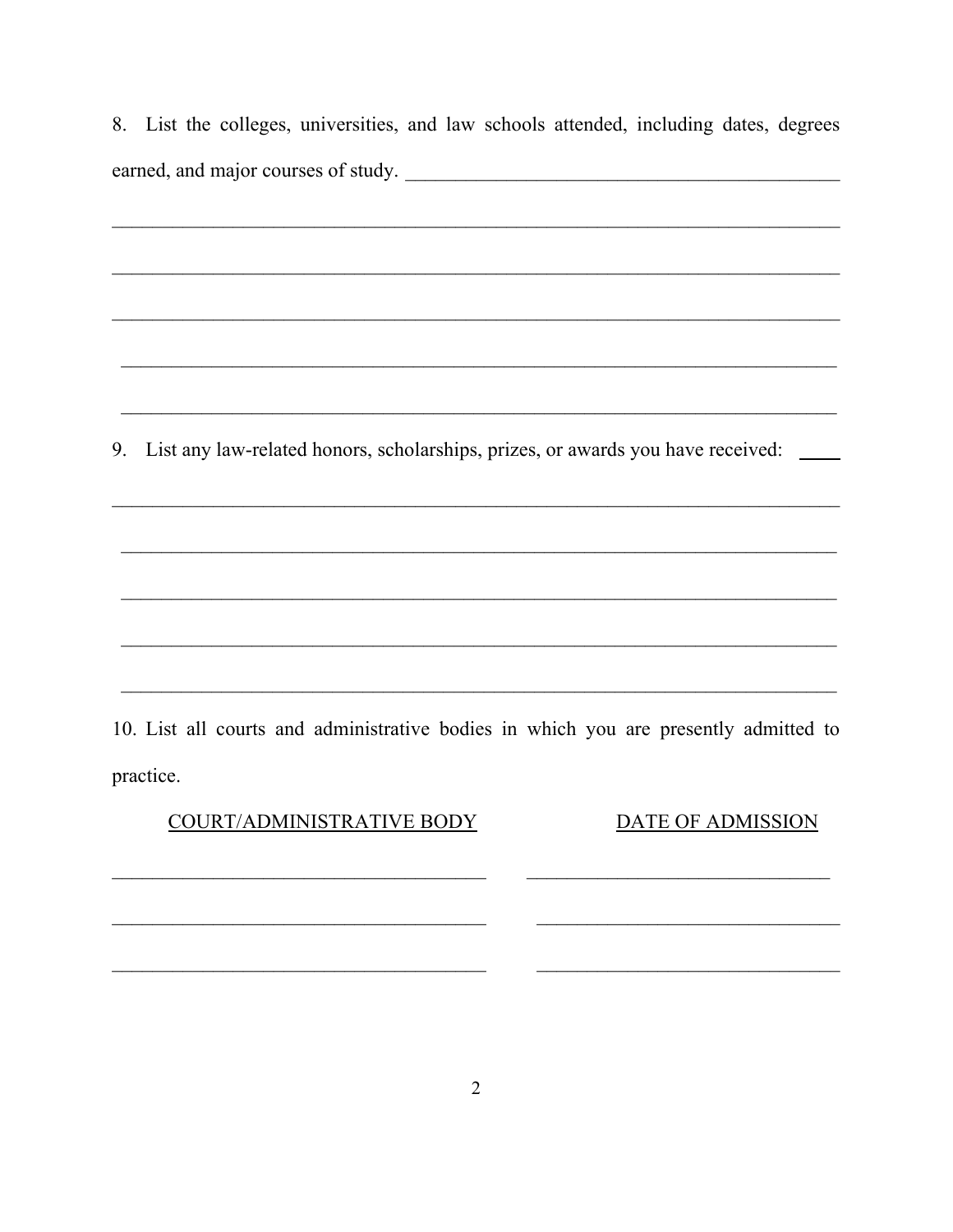11. Please describe the nature and extent of your work with indigent defendants.

12. List any continuing legal education courses or other training dealing with criminal law, sentencing, or trial practice attended within the last five years.

13. Describe the general nature of your current practice, including any legal specialties which you possess, and describe your typical clients. If your practice is substantially different now than previously, please give the details of your prior practice.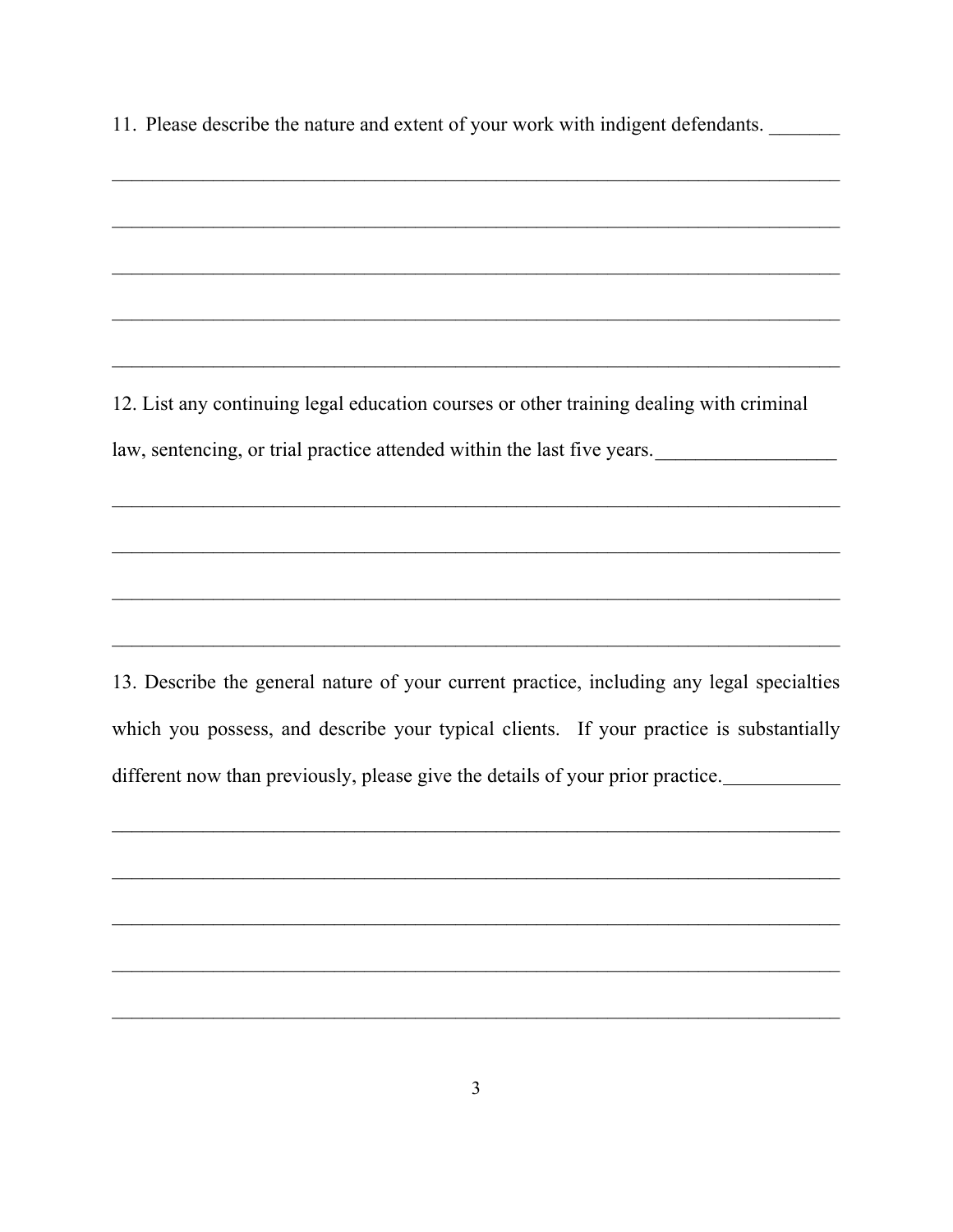14. Describe your major cases during the past three years. 

15. Please describe the nature and extent of your computer skills, including legal research.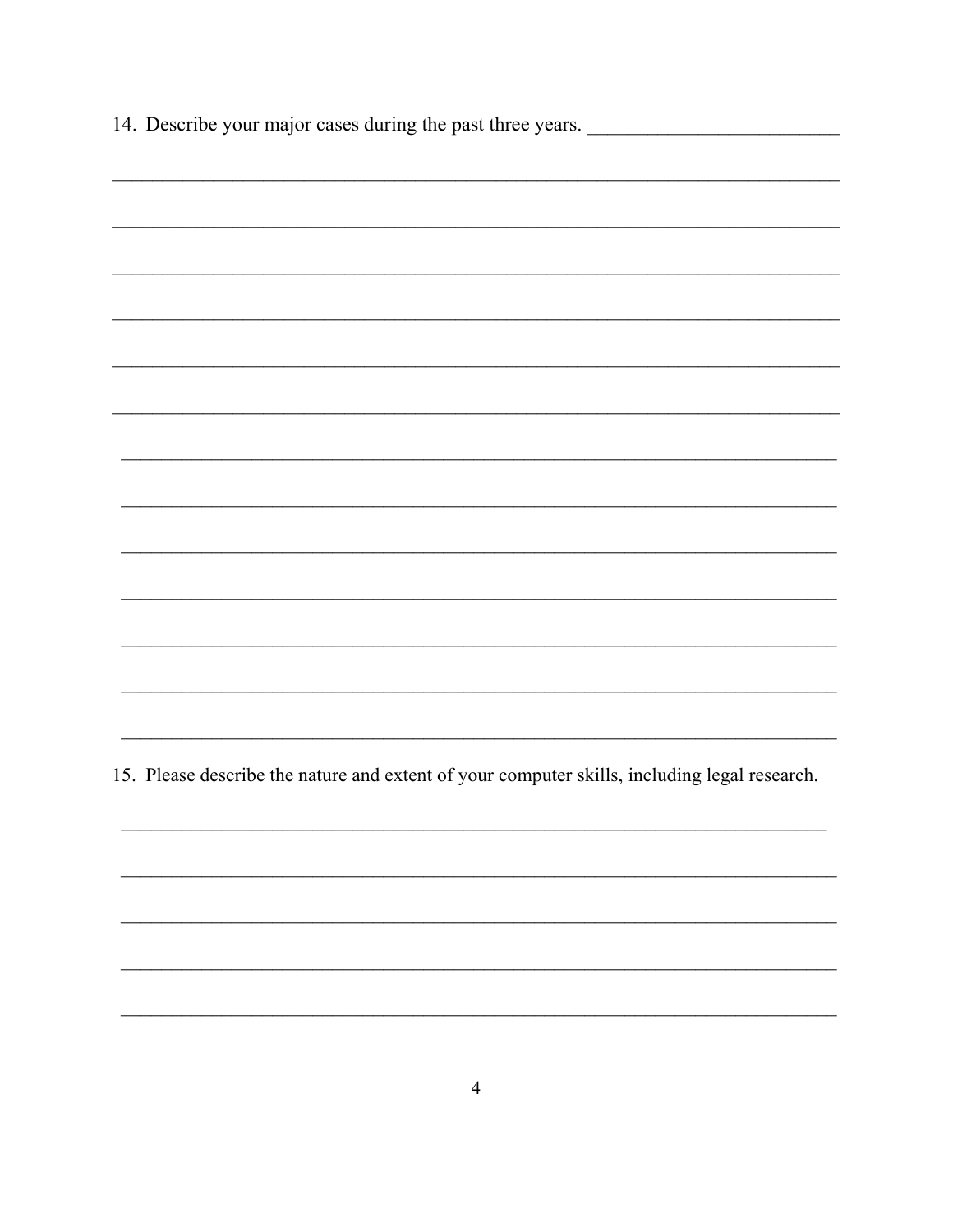16. State the number of cases you have tried to conclusion in courts of record during each of the years listed below, indicating whether you were sole, associate, or chief counsel:

| <b>YEAR</b> | <b>NUMBER</b> | <b>POSITION</b> |
|-------------|---------------|-----------------|
| 2022        |               |                 |
| 2021        |               |                 |
| 2020        |               |                 |
| 2019        |               |                 |

17. Are you or have you been a member of any Criminal Justice Act or other panel from which lawyers are selected and appointed for criminal defense services in federal court? If so, indicate the court and the approximate number of cases you have worked on and when. Also, please describe the general nature of those cases.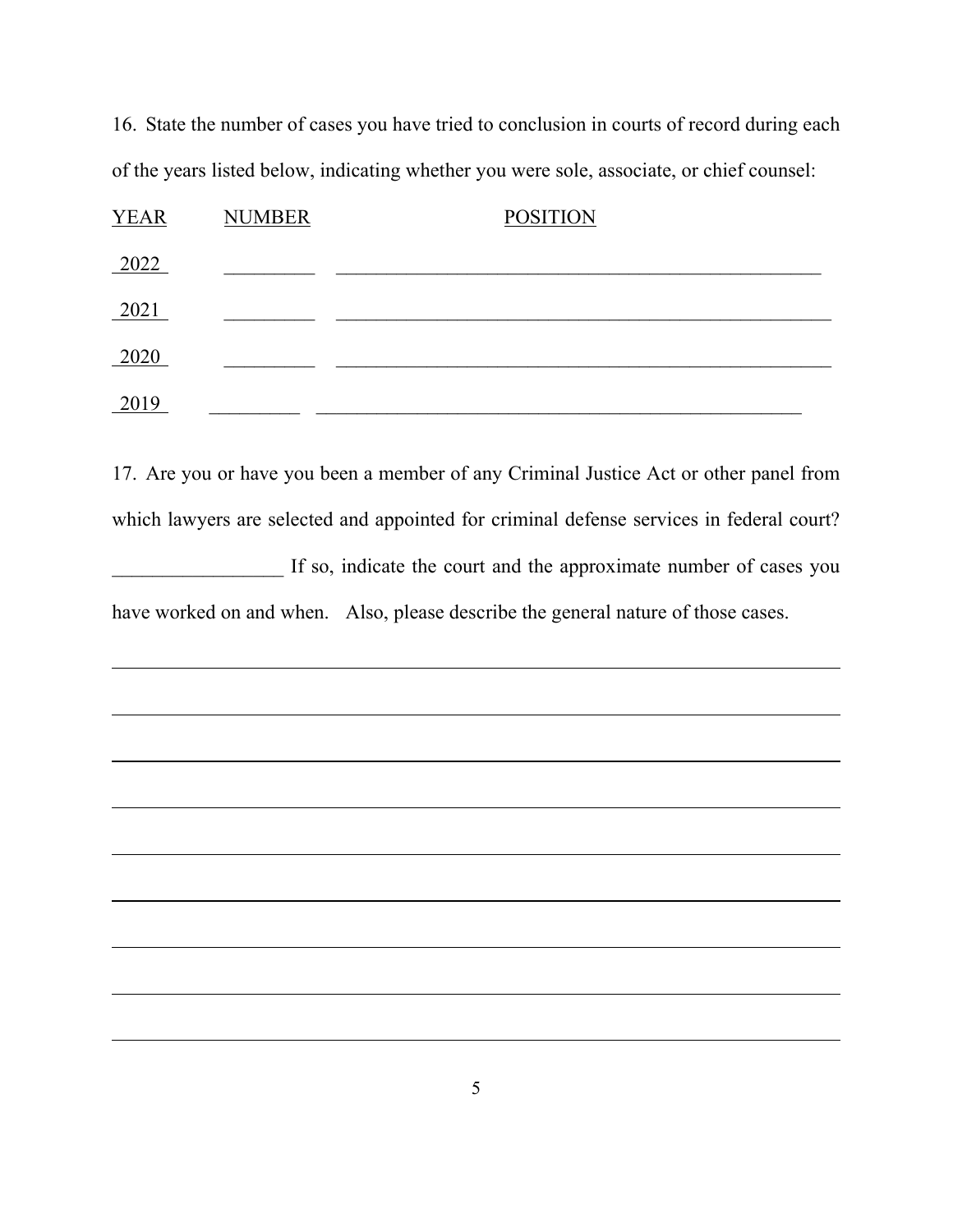| <u> 1989 - Johann Harry Harry Harry Harry Harry Harry Harry Harry Harry Harry Harry Harry Harry Harry Harry Harry</u>                                                |                                 |
|----------------------------------------------------------------------------------------------------------------------------------------------------------------------|---------------------------------|
|                                                                                                                                                                      |                                 |
|                                                                                                                                                                      |                                 |
|                                                                                                                                                                      |                                 |
|                                                                                                                                                                      |                                 |
| ,我们也不会有什么。""我们的人,我们也不会有什么?""我们的人,我们也不会有什么?""我们的人,我们也不会有什么?""我们的人,我们也不会有什么?""我们的人                                                                                     |                                 |
| ,我们也不会有什么。""我们的人,我们也不会有什么?""我们的人,我们也不会有什么?""我们的人,我们也不会有什么?""我们的人,我们也不会有什么?""我们的人                                                                                     |                                 |
| ,我们也不会有什么。""我们的人,我们也不会有什么?""我们的人,我们也不会有什么?""我们的人,我们也不会有什么?""我们的人,我们也不会有什么?""我们的人<br>18. Are you bilingual? _______ If so, what languages do you speak? _____________ |                                 |
| <u> 1989 - Johann Stoff, deutscher Stoffen und der Stoffen und der Stoffen und der Stoffen und der Stoffen und de</u>                                                |                                 |
| 19. Have you or your professional liability insurance carrier ever settled a claim against                                                                           |                                 |
| you for professional malpractice? _______________                                                                                                                    | If so, please give particulars. |
|                                                                                                                                                                      |                                 |
|                                                                                                                                                                      |                                 |
|                                                                                                                                                                      |                                 |
|                                                                                                                                                                      |                                 |
|                                                                                                                                                                      |                                 |
|                                                                                                                                                                      |                                 |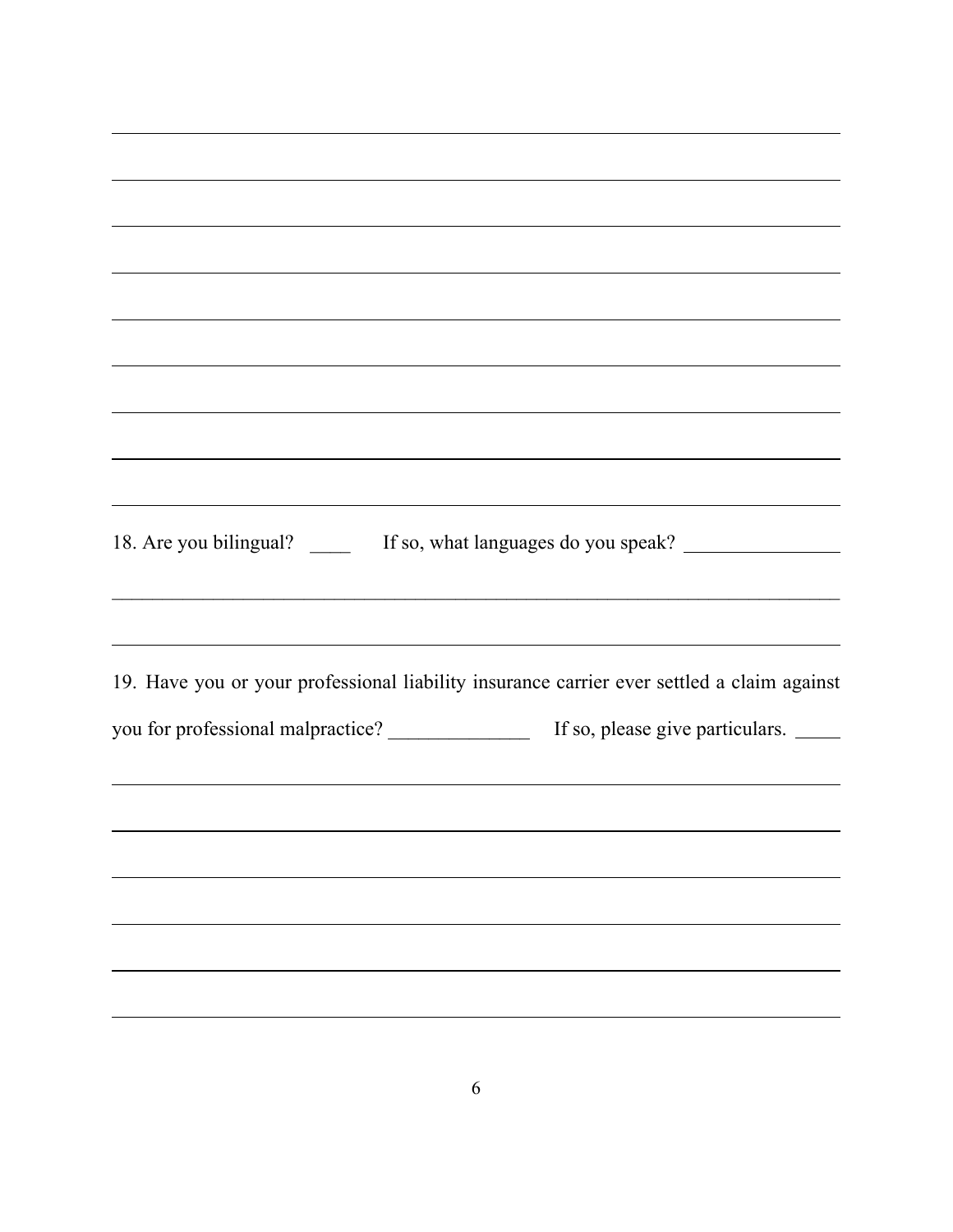|                                          | 20. Have you ever been disciplined, cautioned, or reprimanded for a breach of ethics or    |
|------------------------------------------|--------------------------------------------------------------------------------------------|
|                                          | unprofessional conduct by any court or administrative agency, bar association, or other    |
|                                          | professional group? ___________ If so, please state when, by what body, for what conduct,  |
|                                          | and the outcome.                                                                           |
|                                          |                                                                                            |
|                                          |                                                                                            |
|                                          |                                                                                            |
|                                          |                                                                                            |
|                                          |                                                                                            |
|                                          |                                                                                            |
|                                          | ,我们也不会有什么。""我们的人,我们也不会有什么?""我们的人,我们也不会有什么?""我们的人,我们也不会有什么?""我们的人,我们也不会有什么?""我们的人           |
|                                          | 21. Have you filed appropriate tax returns as required by federal, state, local, and other |
|                                          | government authorities for the past ten years? ________ If not, please explain. ______     |
|                                          |                                                                                            |
|                                          |                                                                                            |
|                                          |                                                                                            |
|                                          |                                                                                            |
|                                          |                                                                                            |
|                                          |                                                                                            |
|                                          |                                                                                            |
|                                          | 22. List all bar associations and legal societies of which you have been a member, giving  |
| the titles and dates of any office held. |                                                                                            |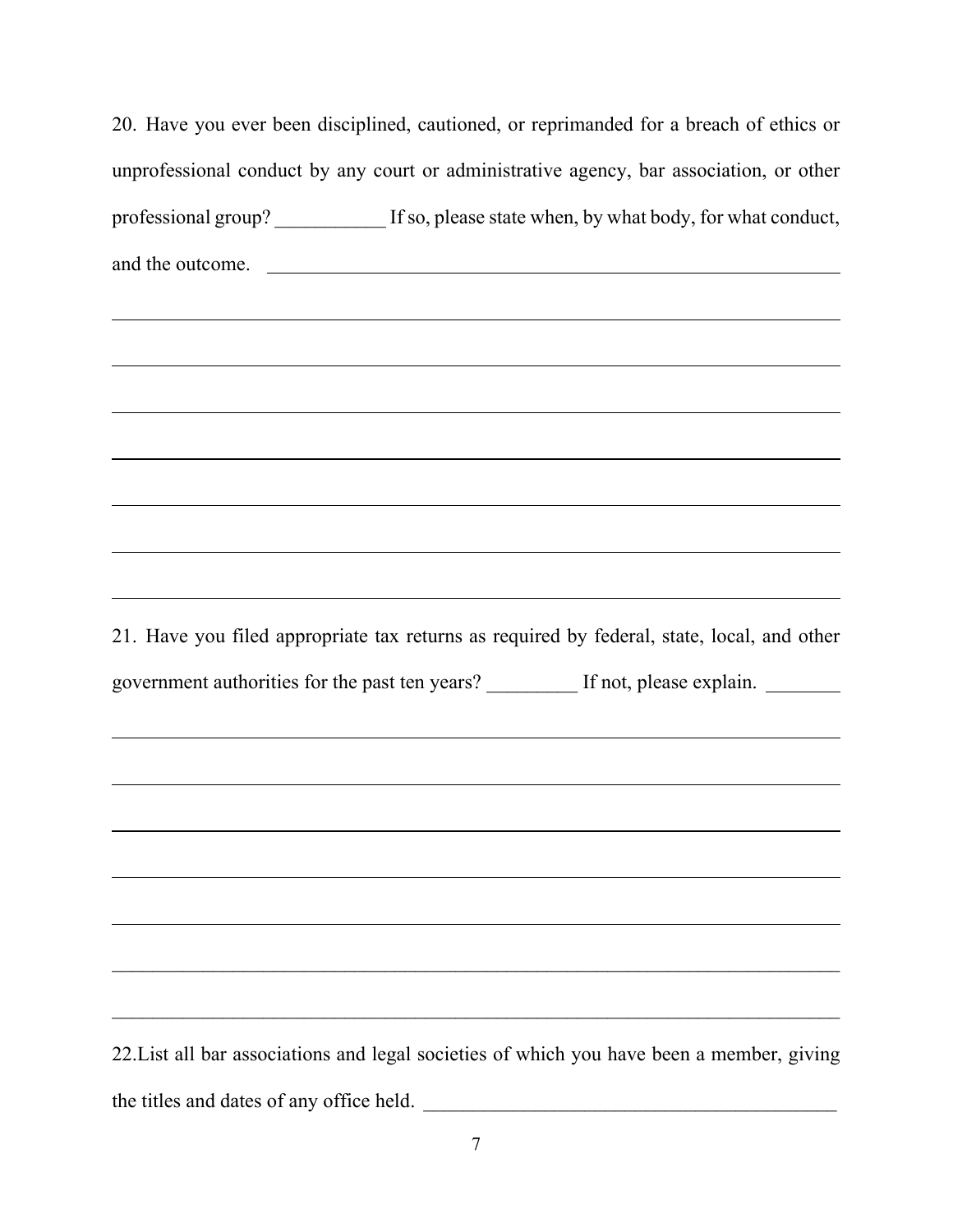23. Have you ever been discharged from a position or asked to resign under threat of discharge? If so, please explain. 24. State any additional education or other experiences you believe will assist you in performing the duties of this position.

25. Why do you want to work at the Federal Public Defender Office?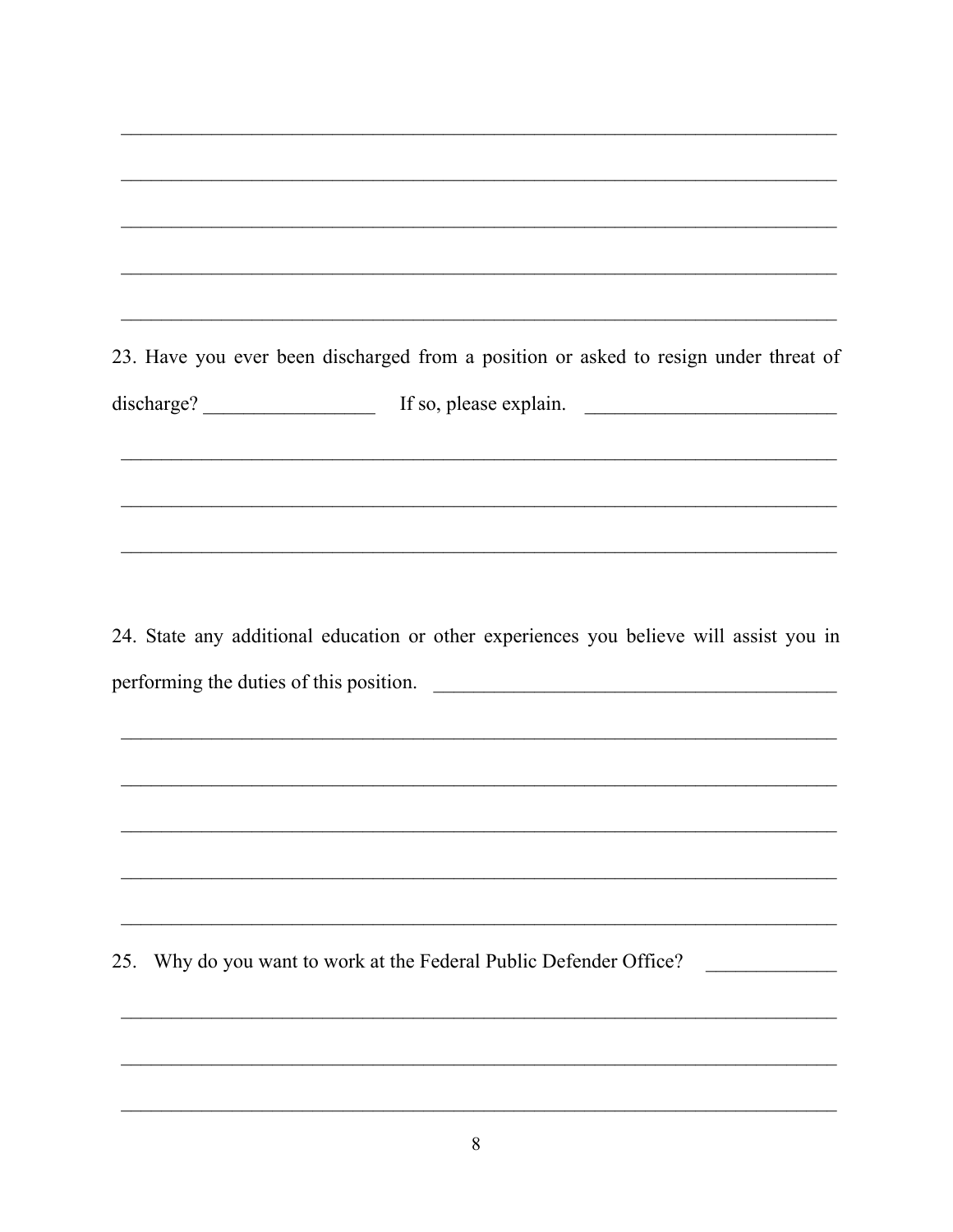| ,我们也不会有什么。""我们的人,我们也不会有什么?""我们的人,我们也不会有什么?""我们的人,我们也不会有什么?""我们的人,我们也不会有什么?""我们的人 |  |                                                                                                                      |  |  |  |  |
|----------------------------------------------------------------------------------|--|----------------------------------------------------------------------------------------------------------------------|--|--|--|--|
|                                                                                  |  |                                                                                                                      |  |  |  |  |
| 26. Please list your current -- or most recent -- annual salary or income:       |  |                                                                                                                      |  |  |  |  |
|                                                                                  |  |                                                                                                                      |  |  |  |  |
| 28. Please attach a written sample of your work and a copy of your resume.       |  |                                                                                                                      |  |  |  |  |
|                                                                                  |  |                                                                                                                      |  |  |  |  |
| 29. Please list three personal or professional references.                       |  |                                                                                                                      |  |  |  |  |
| <b>NAME &amp; POSITION</b>                                                       |  | <b>ADDRESS &amp; PHONE NUMBER</b>                                                                                    |  |  |  |  |
|                                                                                  |  |                                                                                                                      |  |  |  |  |
|                                                                                  |  |                                                                                                                      |  |  |  |  |
|                                                                                  |  | <u> 2002 - Jan James James Jan James James James James James James James James James James James James James Jam</u> |  |  |  |  |
|                                                                                  |  |                                                                                                                      |  |  |  |  |
|                                                                                  |  |                                                                                                                      |  |  |  |  |
|                                                                                  |  |                                                                                                                      |  |  |  |  |
| $\frac{3}{2}$                                                                    |  |                                                                                                                      |  |  |  |  |
|                                                                                  |  |                                                                                                                      |  |  |  |  |
|                                                                                  |  |                                                                                                                      |  |  |  |  |